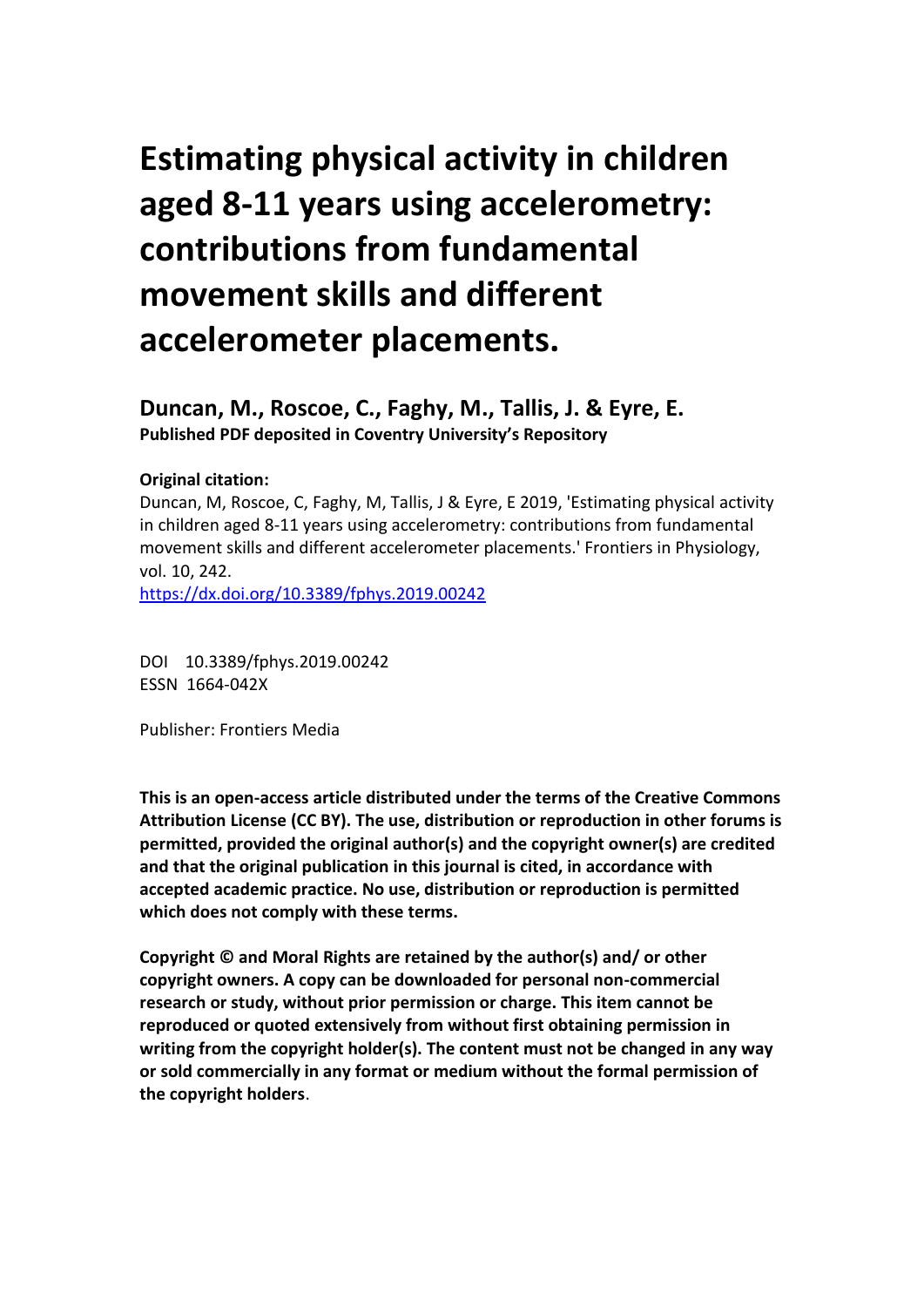



## Estimating Physical Activity in Children Aged 8–11 Years Using Accelerometry: Contributions From Fundamental Movement Skills and [Different Accelerometer Placements](https://www.frontiersin.org/articles/10.3389/fphys.2019.00242/full)

[Michael J. Duncan](http://loop.frontiersin.org/people/80188/overview)<sup>1\*</sup>, Clare M. P. Roscoe<sup>2</sup>, [Mark Faghy](http://loop.frontiersin.org/people/621813/overview)<sup>2</sup>, [Jason Tallis](http://loop.frontiersin.org/people/675756/overview)<sup>1</sup> and Emma L. J. Eyre<sup>1</sup>

<sup>1</sup> School of Life Sciences, Coventry University, Coventry, United Kingdom, <sup>2</sup> School of Human Sciences, University of Derby, Derby, United Kingdom

Accelerometers are widely used to assess physical activity, but it is unclear how effective accelerometers are in capturing fundamental movement skills in children. This study examined the energy expenditure during different physical activities (PA) and calibrated triaxial accelerometry, worn at the wrist, waist and ankle, during children's PA with attention to object control movement skills and cycling. Thirty children (14 girls) aged 8 to 11 years wore a GENEActiv accelerometer on their non-dominant wrist, dominant wrist, waist and ankle. Children undertook eight, 5-min bouts of activity comprising being lay supine, playing with Lego, slow walking, medium walking, medium paced running, overarm throwing and catching, instep passing a football and cycling at 35 W. VO<sub>2</sub> was assessed concurrently using indirect calorimetry. Indirect calorimetry indicated that being lay supine and playing with Lego were classified as sedentary in nature (<1.5 METs), slow paced walking, medium placed walking and throwing and catching were classified as light (1.51–2.99 METs) and running, cycling and instep passing were classified as moderate intensity (>3 METs). ROC curve analysis indicated that discrimination of sedentary activity was excellent for all placements although the ankle performed better than other locations. This pattern was replicated for moderate physical activity (MPA) where the ankle performed better than other locations. Data were reanalyzed removing cycling from the data set. When this analysis was undertaken discrimination of sedentary activity remained excellent for all locations. For MPA discrimination of activity was considered good for waist and ankle placement and fair for placement on either wrist. The current study is the first to quantify energy expenditure in object control fundamental movement skills via indirect calorimetry in children aged 8–11 years whilst also calibrating GENEActiv accelerometers worn at four body locations. Results suggest throwing and catching is categorized as light intensity and instep kicking a football moderate intensity, resulting in energy expenditure equivalent to slow or medium paced walking or cycling and running, respectively. Ankle worn accelerometry appears to provide the most suitable wear location to quantify MPA including ambulatory activity, object control skills and cycling, in children aged 8–11 years.

Keywords: motor competence, motor development, cut-points, indirect calorimetry, energy expenditure

#### **OPEN ACCESS**

#### Edited by:

Matthieu E. M. Lenoir, Ghent University, Belgium

#### Reviewed by:

Arja Sääkslahti, University of Jyväskylä, Finland Delfien Van Dyck, Ghent University, Belgium

\*Correspondence: Michael J. Duncan michael.duncan@coventry.ac.uk

#### Specialty section:

This article was submitted to Exercise Physiology, a section of the journal Frontiers in Physiology

Received: 27 September 2018 Accepted: 25 February 2019 Published: 18 March 2019

#### Citation:

Duncan MJ, Roscoe CMP, Faghy M, Tallis J and Eyre ELJ (2019) Estimating Physical Activity in Children Aged 8–11 Years Using Accelerometry: Contributions From Fundamental Movement Skills and Different Accelerometer Placements. Front. Physiol. 10:242. doi: [10.3389/fphys.2019.00242](https://doi.org/10.3389/fphys.2019.00242)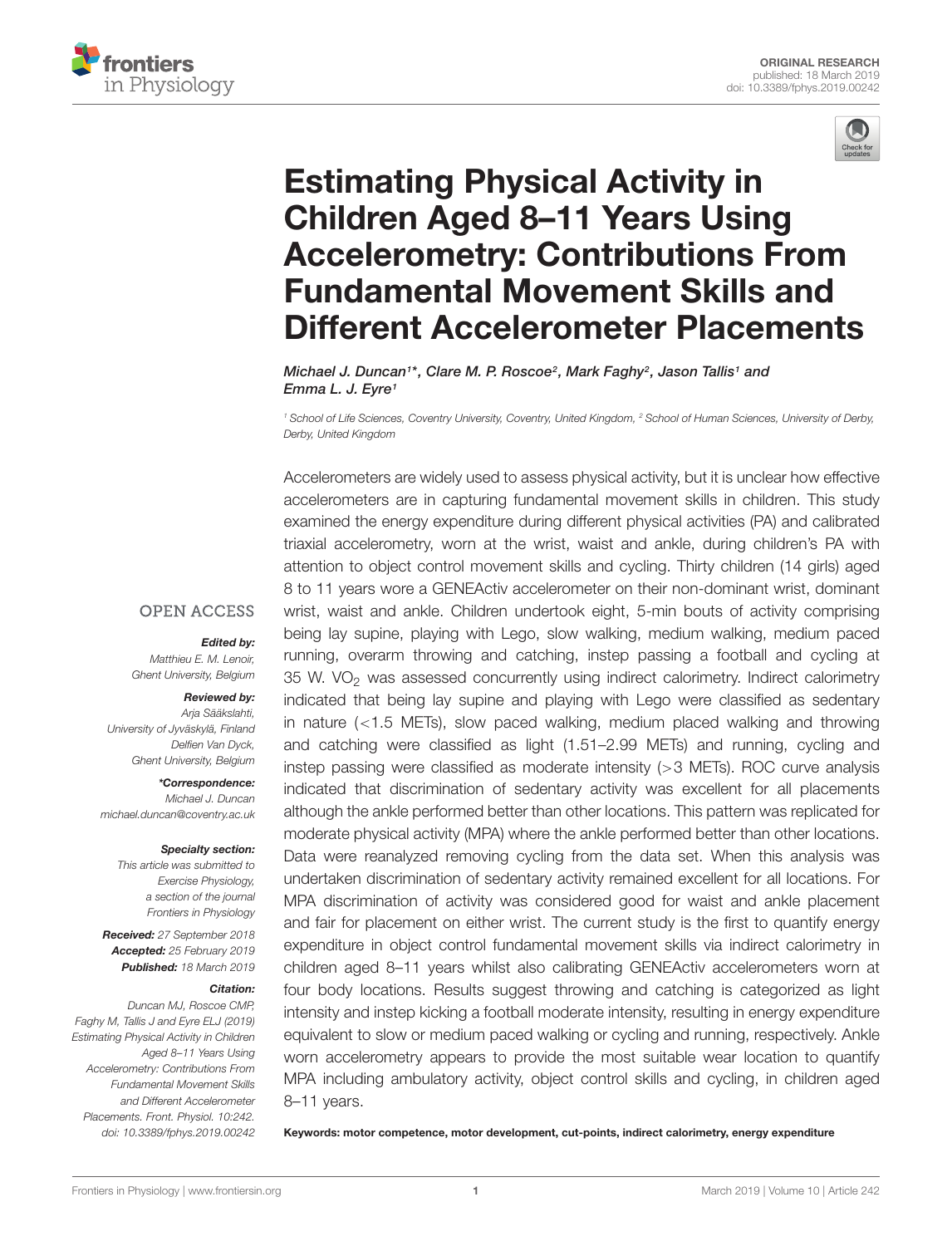## **INTRODUCTION**

Accelerometers are becoming the most widely used measure of physical activity (PA) in public health research [\(Vale et al.,](#page-8-0) [2015\)](#page-8-0) as they provide an objective assessment of energy expenditure and time spent in different intensities of PA [\(Crouter et al.,](#page-8-1) [2018\)](#page-8-1). Over the past decade there has also been increasing use of accelerometery to estimate PA in children [\(Rowlands](#page-8-2) [et al.,](#page-8-2) [2014;](#page-8-2) [Crouter et al.,](#page-8-1) [2018\)](#page-8-1). Such methods provide objective data which is more reliable and valid in children than alternative methods such as self-report [\(Rowlands and](#page-8-3) [Eston,](#page-8-3) [2007\)](#page-8-3). Despite this, accelerometry is not without its challenges in relation to PA assessment. They are relatively expensive to use, compared to other methods of PA assessment, require more complex data handling and processing techniques to estimate PA and their accuracy in tasks requiring greater use of the upper body, cycling, or non-linear movement is not fully established [\(Rowlands and Eston,](#page-8-3) [2007\)](#page-8-3). Given the increase in popularity of accelerometry as an assessment tool, there have also been considerable efforts made to calibrate accelerometer cut-points which is needed to more accurately estimate physical activity in pediatric populations [\(Ryan and](#page-8-4) [Gormley,](#page-8-4) [2013;](#page-8-4) [Phillips et al.,](#page-8-5) [2014;](#page-8-5) [Duncan et al.,](#page-8-6) [2016;](#page-8-6) [Roscoe et al.,](#page-8-7) [2017\)](#page-8-7).

Accelerometry derived cut-points are useful in determining the extent to which children meet current PA guidelines for health and, as a consequence, are widely used in prospective population based studies as a means to determine efficacy of PA interventions and to inform public health practice. Determination of cutpoints that are specific to age group (e.g., children), model of accelerometer and wear location are critical in ensuring accuracy of PA assessment. Despite this, there remains a need to refine the accuracy of accelerometry to better understand the influence of PA on child health outcomes [\(Crouter et al.,](#page-8-1) [2018\)](#page-8-1). In particular, the choice of placement site can impact wear compliance and precision of the prediction equation for PA [\(Crouter et al.,](#page-8-1) [2018\)](#page-8-1). The process of, and activities used in, accelerometer calibration also has a meaningful influence on the precision of the accelerometer prediction equation where accelerometers more easily classify ambulatory based activity [\(Ryan and Gormley,](#page-8-4) [2013\)](#page-8-4).

The waist has traditionally been the most commonly used placement site when using accelerometers to measure PA [\(Montoye et al.,](#page-8-8) [2016\)](#page-8-8). Waist worn accelerometers also tend to perform better than their wrist worn counterparts [\(Rowlands et al.,](#page-8-2) [2014\)](#page-8-2). Conversely, studies looking at participant compliance find much higher levels of compliance when accelerometers are wrist worn, especially in young children [\(Rowlands et al.,](#page-8-2) [2014\)](#page-8-2). More recently, the ankle has shown promise as an accelerometer placement site to obtain valid estimates of PA [\(Crouter et al.,](#page-8-1) [2018\)](#page-8-1). There are, however, only a limited number of studies that have used ankle placement, and to date, only one study has examined this issue in children. Previous work using adults have reported that ankle worn accelerometery performs poorly compared to waist worn accelerometry [\(De](#page-8-9) [Vries et al.,](#page-8-9) [2011\)](#page-8-9), whilst others have shown the use of the ankle location was similar or better than waist or wrist worn locations

for estimating energy expenditure [\(Kim et al.,](#page-8-10) [2014;](#page-8-10) [Hibbing](#page-8-11) [et al.,](#page-8-11) [2018\)](#page-8-11). More recently [Crouter et al.](#page-8-1) [\(2018\)](#page-8-1) reported, using a sample of 8–15-year olds, that energy expenditure estimated from an ankle worn actigraph was not significantly different from that determined by indirect calorimetry and estimates of time spent in light, moderate and vigorous physical activity as well as sedentary behavior using both methods were comparable. Given the paucity of studies examining the utility of ankle-based accelerometer estimates of PA in children, and the fact that recent work by [Crouter et al.](#page-8-1) [\(2018\)](#page-8-1) did not compare ankle-based placement to other more commonly used locations, research examining this issue is needed to better clarify the optimal accelerometer placement for children's PA assessment.

Another important influence on the process of accelerometer calibration relates to the activities which the accelerometer cutpoints are derived from. The majority of studies have tended to use a procedure which includes periods of time supine, seated and in ambulatory activity executed on a treadmill [\(Ryan](#page-8-4) [and Gormley,](#page-8-4) [2013;](#page-8-4) [Phillips et al.,](#page-8-5) [2014;](#page-8-5) [Duncan et al.,](#page-8-6) [2016;](#page-8-6) [Roscoe et al.,](#page-8-7) [2017\)](#page-8-7). The premise for such procedures is that as locomotor activity is the predominant activity in an individual's day, the validation of accelerometers during this activity is of primary importance [\(Welk,](#page-9-0) [2005\)](#page-9-0). However, children's PA tends to be sporadic and omnidirectional in nature [\(Rowlands](#page-8-3) [and Eston,](#page-8-3) [2007\)](#page-8-3) and thus, accelerometer cut points derived predominantly using locomotor activities may not accurately reflect the actual physical activity levels of children. In particular, fundamental movement skills such as throwing and catching are conceptualized as important and a regular feature of children's PA [\(Holfelder and Schott,](#page-8-12) [2014\)](#page-8-12). Recent research has suggested it is important to specifically understand how the repeated performance of various types of object control skills contributes to activity intensity as there are no published MET values associated with object control skills in children [\(Sacko et al.,](#page-8-13) [2018\)](#page-8-13). This type of intermittent movement is a noted limitation in accelerometry-based assessment of PA [\(Trost et al.,](#page-8-14) [2005\)](#page-8-14), and while accelerometer-based assessment of object control skills has been examined in older adults [\(Hooker et al.,](#page-8-15) [2011\)](#page-8-15), there appears to be no studies that have examined this issue in children. Likewise, cycling, another common movement skill in children is rarely examined in pediatric accelerometery calibration studies potentially leading to erroneous estimates of habitual physical activity when using cut-points that are not derived using a cyclebased activity within its protocol. Such observations have been noted in adult based studies [\(Mannini et al.,](#page-8-16) [2013\)](#page-8-16) where the stable position of the wrist during cycling may result in activity intensity being systematically misclassified during cycling activity when using wrist worn accelerometers. Such a criticism may also be leveled at waist worn monitors. Ankle worn accelerometery may be a more practical option that may better reflect activities such as cycling. However, no studies to date have examined this issue in children.

The current study sought to address key gaps in the literature by (a) examining the energy expenditure during object control skills in children, as related to ambulatory activity and; (b) calibrating triaxial accelerometry, worn at the wrist, waist and ankle, during children's PA with particular attention to object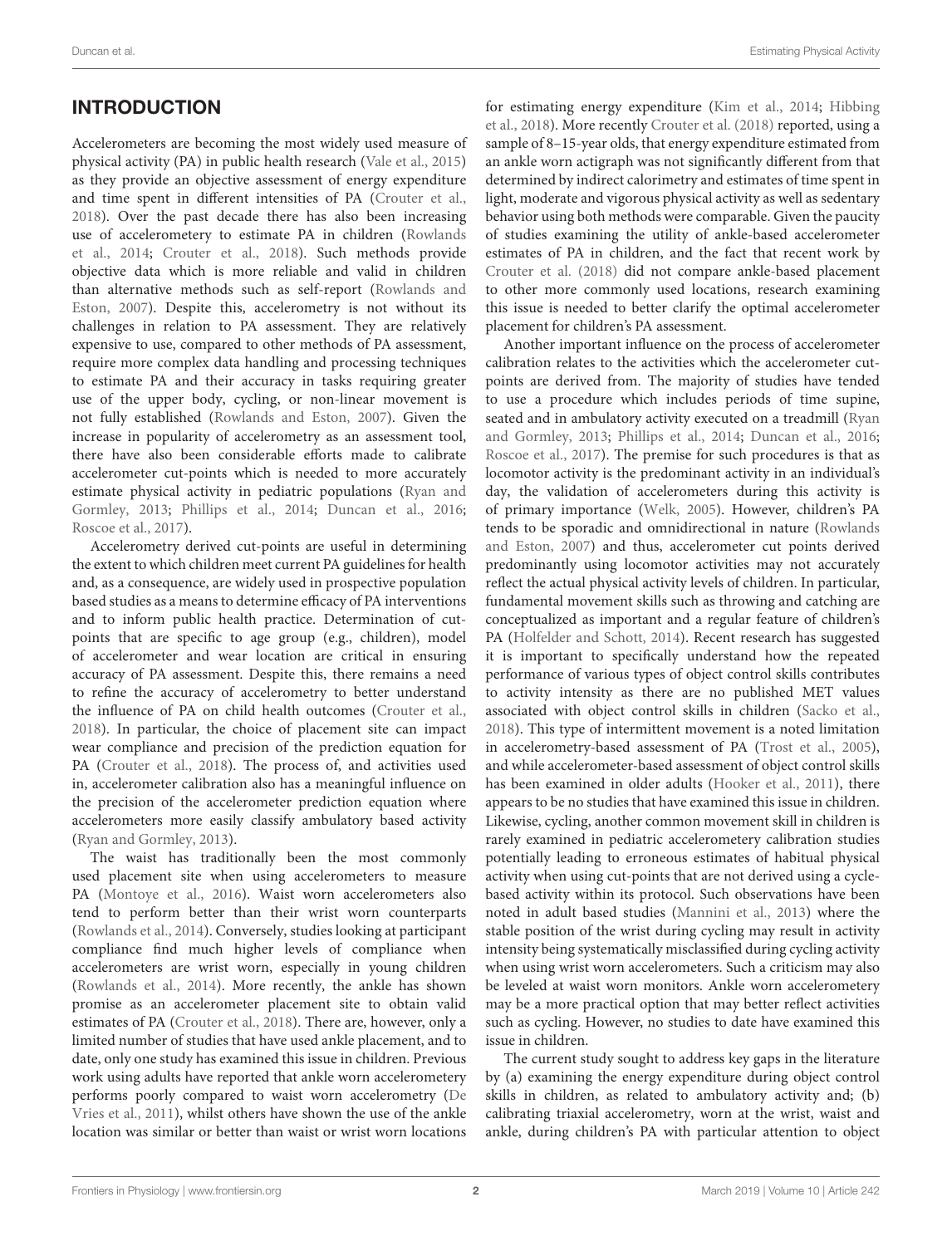Duncan et al. Estimating Physical Activity

control fundamental movement skills and cycling alongside the more traditionally used locomotor-based calibration protocol.

## MATERIALS AND METHODS

#### **Participants**

An opportunistic sample of 30 healthy, Caucasian, children (14 girls, 16 boys) aged between 8 and 11 years of age  $(9.4 \pm 1.4 \text{ years})$  from central England took part in this study following institutional ethics approval, parental written informed consent and child assent. Mean  $\pm$  SD of height, mass and body mass index (BMI), was  $1.4 \pm 0.4$  m,  $34.6 \pm 8.6$  kg and 17.6  $\pm$  2.5 kg/m<sup>2</sup>, respectively. All children were involved in grassroots junior football as part of their recreational sports activities.

#### Procedures

Participants wore a GENEActiv monitor (Brand name used with permission) on their non-dominant wrist, dominant wrist, and dominant waist, similar to other work [\(Routen et al.,](#page-8-17) [2012\)](#page-8-17) as well as an additional monitor placed on the dominant ankle. In the case of the dominant ankle, this was determined by asking the children were asked which leg they considered the leg they most used for kicking and then verifying this with their parents. Monitors were worn through the testing period. The GENEActiv has been described in detail previously [\(Esliger et al.,](#page-8-18) [2011\)](#page-8-18) but in brief, the GENEActiv is a lightweight triaxial accelerometer which provides raw acceleration data. In the work by [Esliger](#page-8-18) [et al.](#page-8-18) [\(2011\)](#page-8-18) it was found to have high intra and interinstrument reliability (coefficient of variation  $= 1.8$  and 2.4%, respectively), good criterion-referenced validity ( $r = 0.97$ ) when compared to a multi-axis shaking table and high concurrent validity with the Actigraph GT1M accelerometer. [Esliger et al.](#page-8-18) [\(2011\)](#page-8-18) also reported that, irrespective of whether the accelerometer was worn at the wrist or hip, the GENEActiv could be used to distinguish between sedentary, light, moderate, and vigorous activity behavior in adults.

The GENEActiv was chosen as it provides three-axis raw accelerometry data from monitors that can be worn on multiple body locations. The GENEActiv is also capable of capturing high frequency data (up to 100 Hz) for multiple days (up to 7 days at 100 Hz or 45 days at 10 Hz) and is thus attractive for researchers interested in assessing free-living PA. In the current study the GENEActiv was set to record at 80 Hz and 1 s epochs. Throughout the testing procedure  $VO<sub>2</sub>$  and  $VCO<sub>2</sub>$ were assessed using a MetaMax 3B (Cortex Biophysik GmbH, Leipzig, Germany) breath by breath gas analyzer. Participants wore a junior face mask (Hans Rudolph) and the MetaMax was calibrated with gasses of known concentration each day prior to commencing testing. All testing took place in the morning (9am– 12pm). Prior to beginning the protocol, each participant was fully familiarized with the treadmill being used in the study (Woodway Inc., Wisconsin, United States).

After briefing and being fitted with the GENEActiv monitors and gas analyzer, each participant performed a series of activities reflective of different levels of PA. These were lying supine, seated and playing with Lego, slow walking, medium walking, and a medium paced run. These were performed in order as per prior work by [Phillips et al.](#page-8-5) [\(2014\)](#page-8-5). Participants then performed bouts of overarm throwing and catching a standard size tennis ball, instep passing a football (Size 3) and cycling (Lode Corival Pediatric, Lode BV, Groningen, Netherlands). All activities were performed for 5 min with a 5-min rest in between. Using previous protocols [\(Puyau et al.,](#page-8-19) [2002;](#page-8-19) [Ryan and Gormley,](#page-8-4) [2013\)](#page-8-4) as guidelines, walking and running speeds were set at 3, 4.5, and 6.5 kmph−<sup>1</sup> to represent slow, medium pace walking and running, respectively. Cadence for overarm throwing and catching and passing a football was set to ensure one complete action (e.g., a throw or football pass) was completed every 3 s. Specific instructions were given to the children in respect to each motor skill followed by a demonstration of each activity. For throwing participants were instructed to, rotate their hips and shoulders to the point where their non-throwing arm faced 90 degrees from their starting position, to transfer weight by stepping forward with their dominant foot prior to ball release and then to follow through beyond ball release diagonally toward the non-preferred side. When catching, the children were asked to move their arms in preparation with hands in front of the body and elbows flexed. To step forward with arms extended, reaching for the ball as it arrived and to only use the hands to catch. For instep passing the children were instructed to take a step forward immediately prior to ball contact with the nonkicking foot placed alongside or slightly behind the ball and to pass with the instep of the foot only.

## Data Processing

Upon completion of the protocol, each participant's accelerometer and calorimetry data was downloaded and stored on a computer. The first and last minute of each bout were discarded leaving a 3-min period for analysis. This ensured that MET values for each bout were at the required intensity and is consistent with prior work [\(Phillips et al.,](#page-8-5) [2014;](#page-8-5) [Roscoe et al.,](#page-8-7) [2017\)](#page-8-7). Using the GENEActiv post processing software (Version 2.9), the raw 80 Hz signal from all three axes were summarized into a single vector magnitude (gravity subtracted) (SVM gs), congruent with prior work by other authors [\(Esliger et al.,](#page-8-18) [2011;](#page-8-18) [Phillips et al.,](#page-8-5) [2014;](#page-8-5) [Roscoe et al.,](#page-8-7) [2017\)](#page-8-7). The correction for gravity was undertaken to focus the outcome variable on dynamic rather than static accelerations, as recommended by [Esliger et al.](#page-8-18) [\(2011\)](#page-8-18), and used by prior authors [\(Phillips et al.,](#page-8-5) [2014;](#page-8-5) [Roscoe et al.,](#page-8-7) [2017\)](#page-8-7).

Data were saved in raw format as binary files and then data for each wear location were summed into a signal magnitude vector (gravity subtracted) expressed in 1 s epochs, as is conventional [\(Esliger et al.,](#page-8-18) [2011;](#page-8-18) [Phillips et al.,](#page-8-5) [2014\)](#page-8-5).

The  $VO<sub>2</sub>$  values were then converted into METs using agespecific values [\(Harrell et al.,](#page-8-20) [2005\)](#page-8-20) and coded into one of four intensity categories (sedentary <1.5 METs), light (1.5– 2.99 METs), moderate (3–5.99 METs) and Vigorous (>6 METs). However, on inspection none of the activities undertaken by the participants resulted in MET values in excess of 6. Data were then subsequently recoded into three intensity categories reflecting sedentary, light and moderate PA (MPA).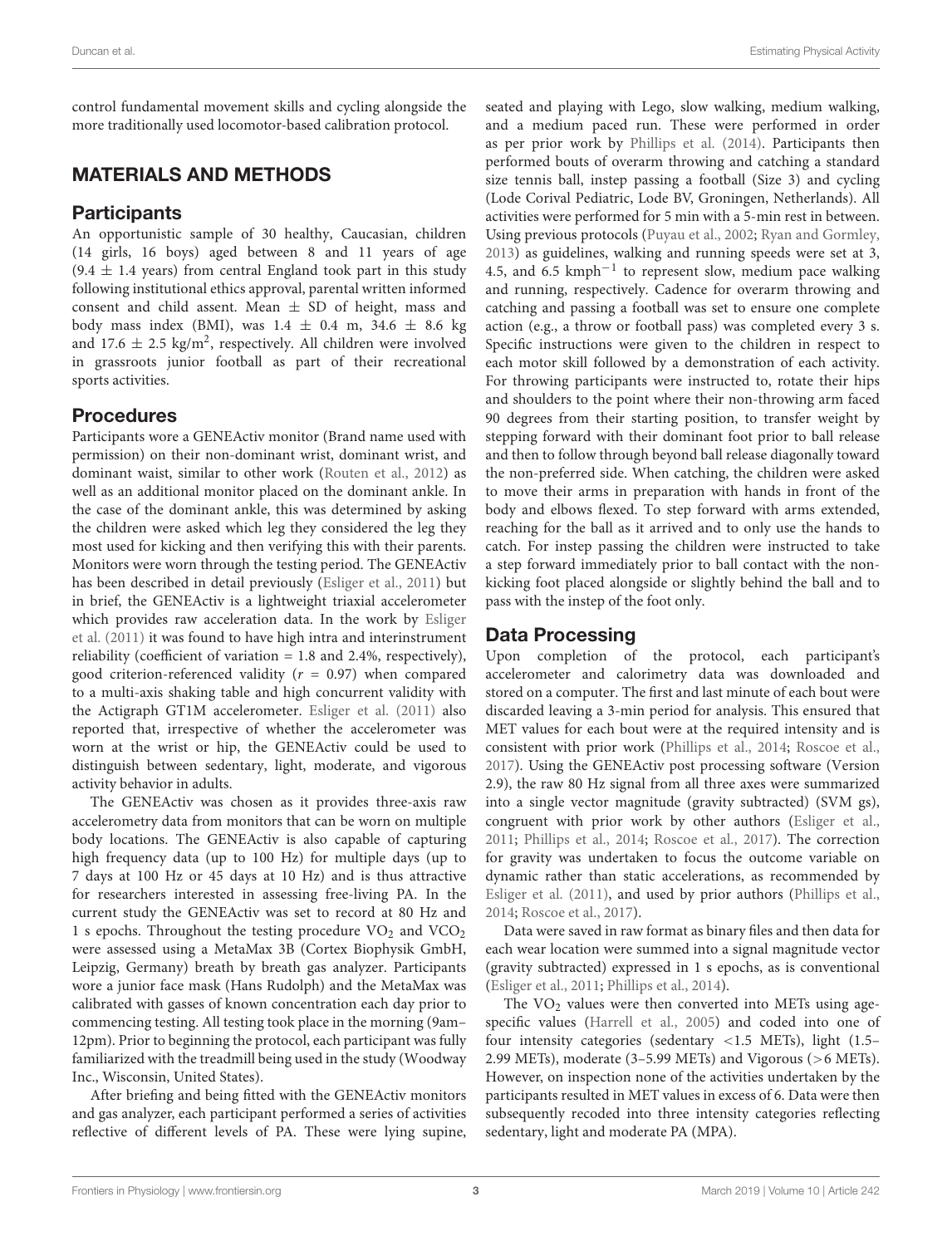#### Statistical Analysis

Prior to analysis data were checked for normality which confirmed that data were non-normal via the Shapiro-Wilk test (all  $P < 0.05$ ). As a consequence Spearman's rank correlations were employed to examine criterion validity of the GENEActiv output at each wear location and METs. Following this, separate Spearman's correlations were performed between METs at each intensity (sedentary, light, moderate) and accelerometer counts at each wear location in order to provide greater clarity of the validity of the GENEActiv output at each intensity of activity. Receiver operating characteristic (ROC) curve analysis was undertaken [\(Jago et al.,](#page-8-21) [2007\)](#page-8-21) to determine SB and MPA cut-points. The area under the curve (AUC) was calculated for each analysis as a measure of diagnostic accuracy with AUC values of;  $\geq$  0.90 considered excellent, 0.80–0.89 good, 0.70– 0.79 fair, and <0.70 poor [\(Metz,](#page-8-22) [1978\)](#page-8-22). ROC curve analysis was conducted as described previously [\(Esliger et al.,](#page-8-18) [2011;](#page-8-18) [Phillips et al.,](#page-8-5) [2014\)](#page-8-5) and cut-points that maximized sensitivity (Se) and specificity (Sp) were derived [\(Perkins and Schisterman,](#page-8-23) [2006\)](#page-8-23). In line with prior work, AUC was determined for SB and MPA leaving accelerometer counts that fell between the sedentary and MPA cut-points were then classified as light PA, in line with prior work [\(Phillips et al.,](#page-8-5) [2014\)](#page-8-5). Cutpoints for light PA were classed as those higher than SB but lower than MPA but did not require AUC, Se or Sp values to be determined as per [Phillips et al.](#page-8-5) [\(2014\)](#page-8-5). These are subsequently labeled as not applicable (NA) in **[Tables 1](#page-4-0)**, **[2](#page-5-0)**. ROC analysis was undertaken using the Statistical Package for Social Sciences (SPSS, version 24). Cut-points reflected recommendations that the lower Se or Sp values should be ≥60% [\(Lugade et al.,](#page-8-24) [2014\)](#page-8-24). This prioritization approach minimizes the risk of individuals being misclassified in the target behavior and is common in accelerometer calibration [\(Mackintosh et al.,](#page-8-25) [2012\)](#page-8-25) and fitness standards research [\(Welk et al.,](#page-9-1) [2011\)](#page-9-1).

## RESULTS

Results from indirect calorimetry are presented in **[Figure 1](#page-5-1)**. When the child was lay supine and playing with Lego were classified as sedentary in nature (<1.5 METs), slow paced

<span id="page-4-0"></span>TABLE 1 | Spearman's rank correlations between GENEActiv output and METs during sedentary, light and moderate intensity activities with and without cycling removed from analysis ( $P < 0.01$ ).

|                         | Non-dominant wrist | <b>Dominant wrist</b> | Waist    | Ankle    |
|-------------------------|--------------------|-----------------------|----------|----------|
| <b>Cycling included</b> |                    |                       |          |          |
| Sedentary               | $0.177*$           | $0.154*$              | $0.228*$ | $0.429*$ |
| Light                   | $0.110*$           | $0.114*$              | $0.120*$ | $0.105*$ |
| Moderate                | $0.530*$           | $0.542*$              | $0.508*$ | $0.611*$ |
| <b>Cycling excluded</b> |                    |                       |          |          |
| Sedentary               | $0.268*$           | $0.371*$              | $0.099*$ | $0.489*$ |
| Light                   | $0.091*$           | $0.061*$              | $0.129*$ | $0.182*$ |
| Moderate                | $0.413*$           | $0.443*$              | $0.480*$ | $0.689*$ |
|                         |                    |                       |          |          |

walking, medium placed walking and throwing and catching were classified as light (1.51–2.99 METs) and running, cycling and instep passing were classified as moderate intensity (>3 METs).

Spearman's rank correlations indicated significant weak relationships between METs and GENEActiv counts at the non-dominant wrist ( $r = 0.415$ ,  $P = 0.0001$ ), dominant wrist  $(r = 0.458, P = 0.0001)$ , waist  $(r = 0.505, P = 0.0001)$ , and a moderate relationship at the ankle ( $r = 0.752$ ,  $P = 0.0001$ ). When analysis was rerun removing cycling-based activity the strength of the relationship between METs and GENEActiv counts at each location increased. Spearman's correlation values between METs and GENEActiv counts were  $r = 0.715$  ( $P = 0.0001$ ) for the non-dominant wrist,  $r = 0.720$  ( $P = 0.0001$ ) for the dominant wrist,  $r = 0.774$  ( $P = 0.0001$ ) for the waist and  $r = 0.790$  ( $P = 0.0001$ ) for the ankle, demonstrating appropriate criterion validity between GENEActiv output and overall activity. Subsequent analysis examining the association between GENEActiv counts and METs at each intensity of activity revealed a similar pattern to that of the overall activity where significant weak to moderate relationships were found for all wear locations within sedentary activity, light activity and moderate activity (all  $P < 0.01$ , See **[Table 1](#page-4-0)**) irrespective of whether cycling was included or excluded in the analysis. The strongest associations between METs in each intensity and GENEactiv output was observed for the ankle placement with the exception of light METs when cycling was included in the analysis where the waist performed marginally better than the other wear locations.

Receiver operating characteristic curve analysis for the GENEActiv monitors worn at the non-dominant wrist, dominant wrist, waist and dominant ankle were able to successfully discriminate different intensities of activity. Sensitivity, specificity, AUC and resultant cut-points for each GENEA monitor are presented in **[Table 2](#page-5-0)**. Discrimination of sedentary activity was excellent although the ankle performed better than other locations. This pattern was replicated for MPA where the ankle location performed better than other locations. Ankle discrimination was considered good, discrimination at the waist fair but discrimination at non-dominant and dominant wrist was considered poor. Ankle worn GENEActivs had the highest sensitivity for sedentary behavior and MPA. Waist worn GENEActivs had the highest specificity for sedentary behavior whereas the highest specificity for MPA was for ankle worn GENEActivs.

Considering the recognized issues where the stable position of the wrist during cycling resulting in activity being misclassified when using wrist worn accelerometers, data were reanalyzed with cycling activity removed from the analysis (See **[Table 3](#page-6-0)**). When this subsequent analysis was undertaken, discrimination of sedentary activity remained excellent for all locations, although waist placement performed slightly better than the ankle or either wrist. For MPA activity, discrimination of activity was considered good for waist and ankle placement and fair for placement on the non-dominant and dominant wrist. There was similar sensitivity for all monitor locations for sedentary activity, but the wrist worn GENEActiv had lower specificity for sedentary activity compared to wrist and ankle locations. For MPA wrist worn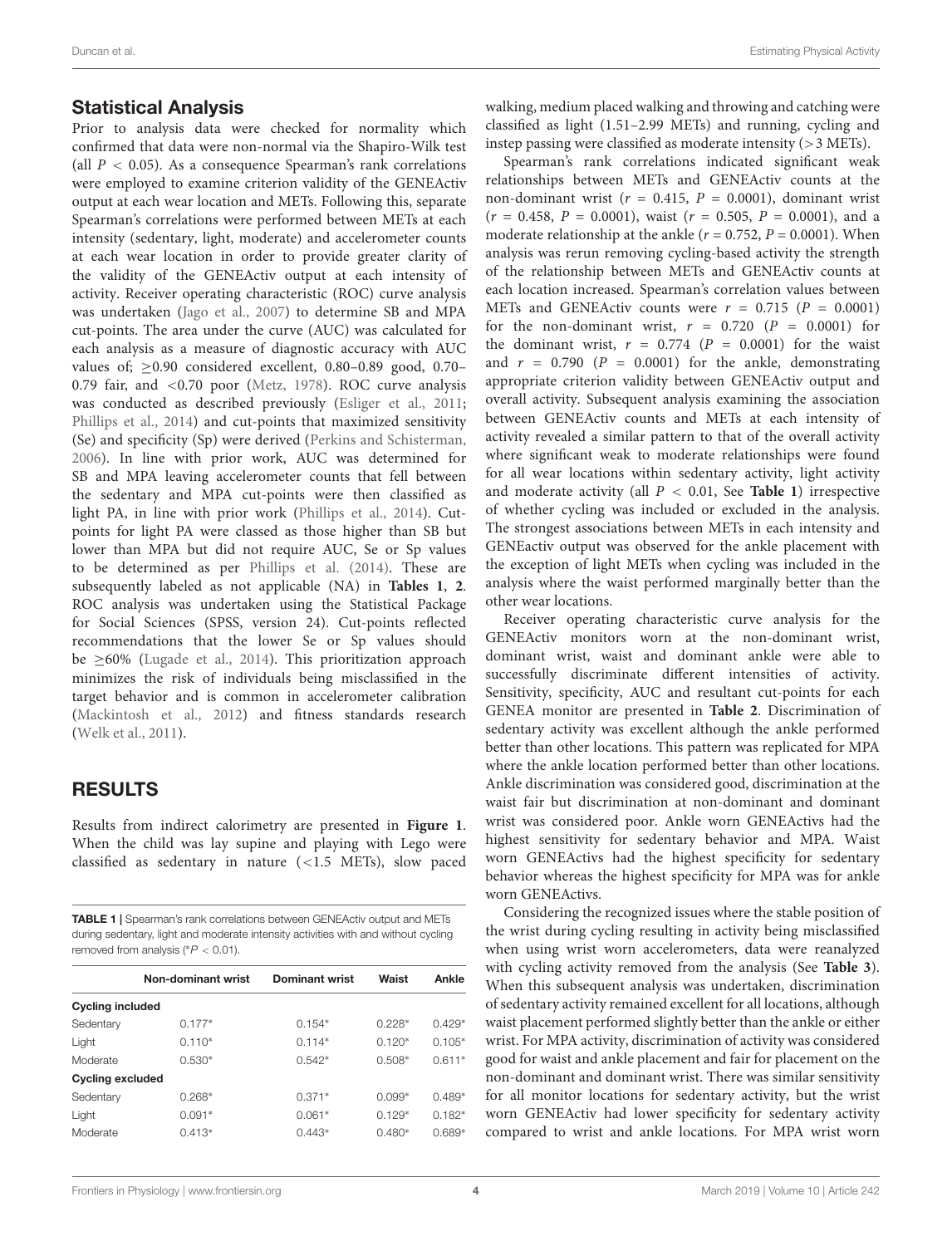<span id="page-5-0"></span>

| Intensity  | Location           | <b>AUC</b> | 95% CI          | <b>Sensitivity</b> | <b>Specificity</b> | Cut-point (gs) |
|------------|--------------------|------------|-----------------|--------------------|--------------------|----------------|
| Sedentary  |                    |            |                 |                    |                    |                |
|            | Non-dominant wrist | 0.901      | $0.891 - 0.911$ | 87.6               | 83.4               | 4.8            |
|            | Dominant wrist     | 0.912      | 0.903-0.922     | 89.1               | 77.7               | 5.3            |
|            | Waist              | 0.934      | 0.926-0.942     | 88                 | 94.6               | 4.3            |
|            | Ankle              | 0.977      | 0.974-0.981     | 95.3               | 85.7               | 4.4            |
| Light      |                    |            |                 |                    |                    |                |
|            | Non-dominant wrist | <b>NA</b>  | <b>NA</b>       | <b>NA</b>          | <b>NA</b>          | 4.9-11.99      |
|            | Dominant wrist     | <b>NA</b>  | <b>NA</b>       | <b>NA</b>          | <b>NA</b>          | $5.4 - 14.6$   |
|            | Waist              | <b>NA</b>  | <b>NA</b>       | <b>NA</b>          | <b>NA</b>          | $4.4 - 8.2$    |
|            | Ankle              | <b>NA</b>  | <b>NA</b>       | <b>NA</b>          | <b>NA</b>          | $4.5 - 129.1$  |
| <b>MPA</b> |                    |            |                 |                    |                    |                |
|            | Non-dominant wrist | 0.669      | 0.650-688       | 79.5               | 60.6               | 12.0           |
|            | Dominant wrist     | 0.661      | 0.642-0.680     | 79.3               | 60.9               | 14.7           |
|            | Waist              | 0.742      | 0.724-0.759     | 81.6               | 64.7               | 8.3            |
|            | Ankle              | 0.869      | 0.858-0.880     | 98.8               | 73.8               | 129.2          |
|            |                    |            |                 |                    |                    |                |



<span id="page-5-1"></span>monitors had lower sensitivity and specificity than waist and ankle worn monitors.

#### **DISCUSSION**

This study provides novel data quantifying the energy expenditure in fundamental movement skills and calibrating the GENEActiv accelerometer in children aged 8–11 years across four different wear locations and with particular attention to object control fundamental movement skills and cycling. The quantification of energy expenditure during fundamental movement skills in children has previously not been reported and there are no directly established (e.g., via indirect calorimetry) MET values associated with object control skill performance in

children. The current study is the first to provide this insight and addresses recent calls for this information to be provided [\(Sacko et al.,](#page-8-13) [2018\)](#page-8-13).

The results of the present study suggest that participants' metabolic expenditure while performing object control skills was light (throwing and catching) to moderate (instep kicking) in nature. These data suggest that practicing object control skills in the form of instep football kicking would be classified as MPA and illustrates that repetitive performance of fundamental movement skills can contribute to achieving recommended guidelines for physical activity in children. Given the paucity of studies on this topic in children it is difficult to draw conclusions with prior work. However, recent work by [Sacko et al.](#page-8-13) [\(2018\)](#page-8-13), conducted in adults, reported execution of blocked trials of kicking, throwing and striking executed with maximal effort and at different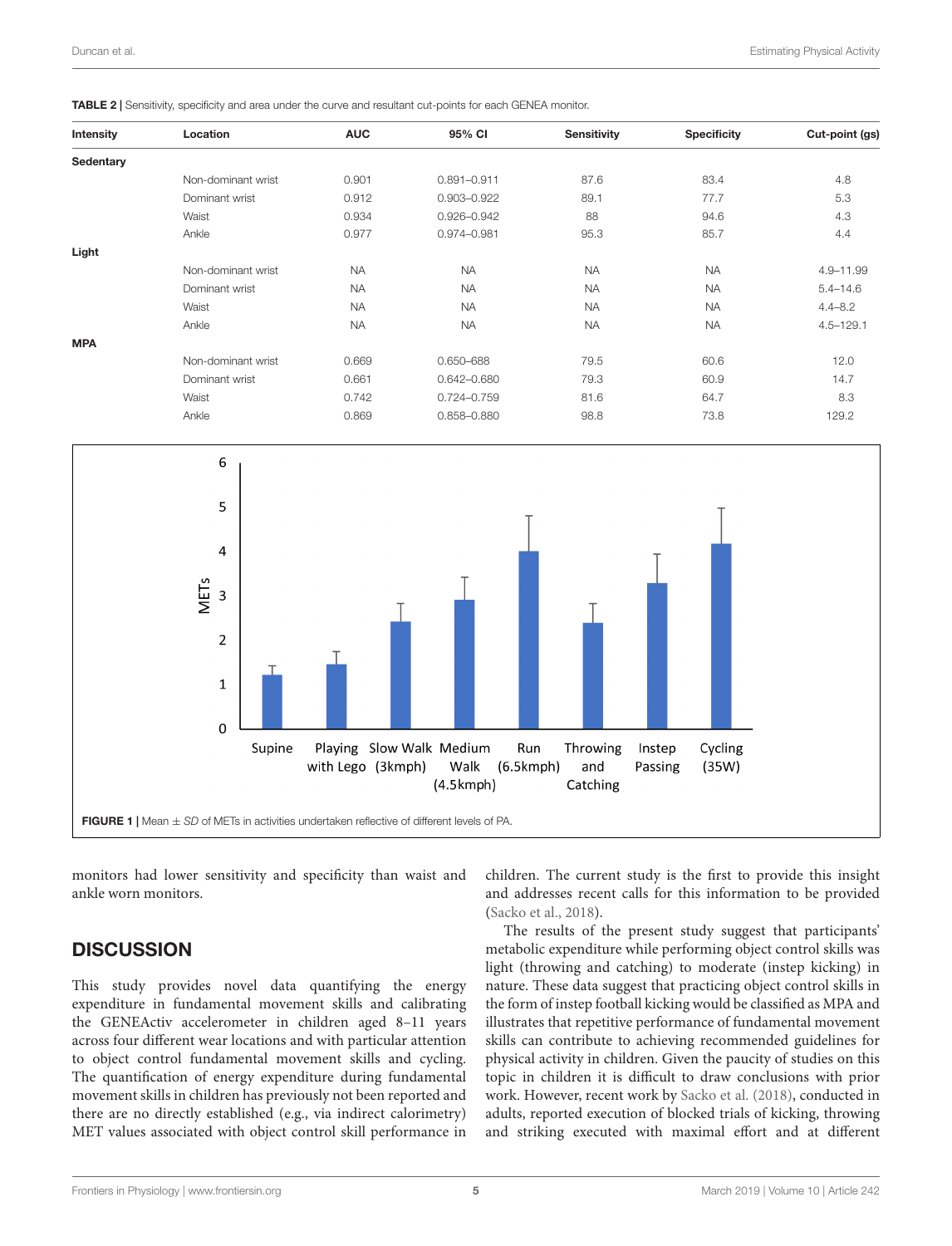| Intensity  | Location           | <b>AUC</b> | 95% CI      | <b>Sensitivity</b> | <b>Specificity</b> | Cut-point     |
|------------|--------------------|------------|-------------|--------------------|--------------------|---------------|
| Sedentary  |                    |            |             |                    |                    |               |
|            | Non-dominant wrist | 0.974      | 0.969-0.979 | 98.3               | 82.7               | 8.9           |
|            | Dominant wrist     | 0.977      | 0.973-0.981 | 97.8               | 80.2               | 11.5          |
|            | Waist              | 0.993      | 0.969-0.978 | 99.2               | 88.1               | 6.4           |
|            | Ankle              | 0.974      | 0.969-978   | 95.9               | 88                 | 4.4           |
| Light      |                    |            |             |                    |                    |               |
|            | Non-dominant wrist | <b>NA</b>  | <b>NA</b>   | <b>NA</b>          | <b>NA</b>          | $9.0 - 34.6$  |
|            | Dominant wrist     | <b>NA</b>  | <b>NA</b>   | <b>NA</b>          | <b>NA</b>          | 11.6-29.4     |
|            | Waist              | <b>NA</b>  | <b>NA</b>   | <b>NA</b>          | <b>NA</b>          | $6.5 - 30.5$  |
|            | Ankle              | <b>NA</b>  | <b>NA</b>   | <b>NA</b>          | <b>NA</b>          | $4.5 - 121.3$ |
| <b>MPA</b> |                    |            |             |                    |                    |               |
|            | Non-dominant wrist | 0.798      | 0.783-0.813 | 87.7               | 73.1               | 34.7          |
|            | Dominant wrist     | 0.776      | 0.759-0.792 | 85.7               | 71.4               | 29.5          |
|            | Waist              | 0.861      | 0.849-0.873 | 92.1               | 71.0               | 30.6          |
|            | Ankle              | 0.856      | 0.844-0.869 | 96                 | 74.0               | 121.4         |
|            |                    |            |             |                    |                    |               |

<span id="page-6-0"></span>TABLE 3 | Sensitivity, specificity and area under the curve and resultant cut-points for each GENEA monitor with cycling removed from analysis.

cadences, produced metabolic expenditure that was moderate to vigorous in nature. In the current study, and using a different protocol, only instep kicking entered the moderate threshold with throwing and catching being of light intensity.

The GENEActiv accelerometers at each wear location demonstrated acceptable criterion validity with METs based on both the results from Spearman's correlations, showing the relationships between GENEActiv output and MET values, and AUC data from ROC analysis which gives an indication of classification accuracy of the GENEActiv output to the criterion (METs). However, the strength of association of Spearman's correlation was lower when cycling activity was included in the protocol. This was particularly the case for accelerometers worn at the wrist and the waist. The inclusion of cycling with accelerometer calibration protocols has been a point of debate. Cycling is a lifetime physical activity which is health enhancing but results in minimal movement at the waist and wrist, compared to other more ambulatory activities [\(Mannini](#page-8-16) [et al.,](#page-8-16) [2013\)](#page-8-16). This often results in misclassification of cycling activity by accelerometers worn at the wrist and waist [\(Welch](#page-8-26) [et al.,](#page-8-26) [2013\)](#page-8-26). In the present study the strength of association between METs and accelerometer counts from the wrist and waist were weaker when cycling was included compared to when it was removed from the protocol. Irrespective of protocol, the strongest association and therefore best criterion validity, between accelerometer counts and METs was for the ankle wear location. This observation was consistent when total METs was examined and when separate analysis was conducted for SB, LPA, and MPA. Such a finding aligns with recent work by [Crouter](#page-8-1) [et al.](#page-8-1) [\(2018\)](#page-8-1) which also highlighted the utility of ankle worn accelerometry for estimating physical activity in youth.

Receiver operating characteristic curve analysis also supports the validity of ankle worn accelerometry given that the largest AUC values were found for MPA assessment at this wear location. Where the highest AUC were observed for the ankle in SB and MPA (See **[Table 2](#page-5-0)**.). The results of the present study extend prior work in this area (e.g., [Phillips et al.,](#page-8-5) [2014;](#page-8-5) [Duncan et al.,](#page-8-6) [2016;](#page-8-6)

[Roscoe et al.,](#page-8-7) [2017\)](#page-8-7) that have used calibration activities involving predominantly ambulatory activity and examined wrist and waist worn devices. These aforementioned studies provide distinct AUC data and subsequent cut-points for the waist and wrist based on activities that are, arguably, the easiest for an accelerometer to quantify. Children's movement patterns are omnidirectional and rarely comprise solely of walking/running type physical activity. In the current study we included cycling, given its role as a lifelong health enhancing physical activity, and two object control skills, throwing and catching and instep kicking. These object control skills were included given their importance in participation in physical activity [\(Morgan et al.,](#page-8-27) [2013\)](#page-8-27). For this reason, accelerometer cut-points for use in pediatric samples should be sensitive to detecting these forms of movement. Without considering these types of activities there is likely to be a drastic underestimation of energy expenditure in activities that include object control skills such as football, basketball, and racquet sports [\(Rowlands and Stiles,](#page-8-28) [2012\)](#page-8-28).

No study to date has examined the utility of GENEActiv accelerometers worn at the ankle to classify PA in children. It is therefore difficult for the present study to draw comparisons with prior studies. However, the current study is supportive of work conducted by [Crouter et al.](#page-8-1) [\(2018\)](#page-8-1) suggesting ankle worn accelerometry (Actigraph) has potential to measure physical activity accurately in youth. Unfortunately, [Crouter et al.](#page-8-1) [\(2018\)](#page-8-1) did not compare ankle worn accelerometery to estimations derived from other locations. Other work with youth and using Actigraph accelerometers [\(De Vries et al.,](#page-8-9) [2011\)](#page-8-9) has suggested the waist location may be better than the ankle in predicting adult physical activity using artificial neural networks, whereas research using the Actical accelerometer [\(Heil,](#page-8-29) [2006\)](#page-8-29) has reported no differences in energy expenditure estimation from devices worn at the wrist, ankle or waist. In the present study, however, ankle worn accelerometry appears to offer a more accurate means to estimate physical activity using the GENEActiv accelerometer when cycling and object control skills are also considered. The cut-points presented for the ankle, wrist and waist placements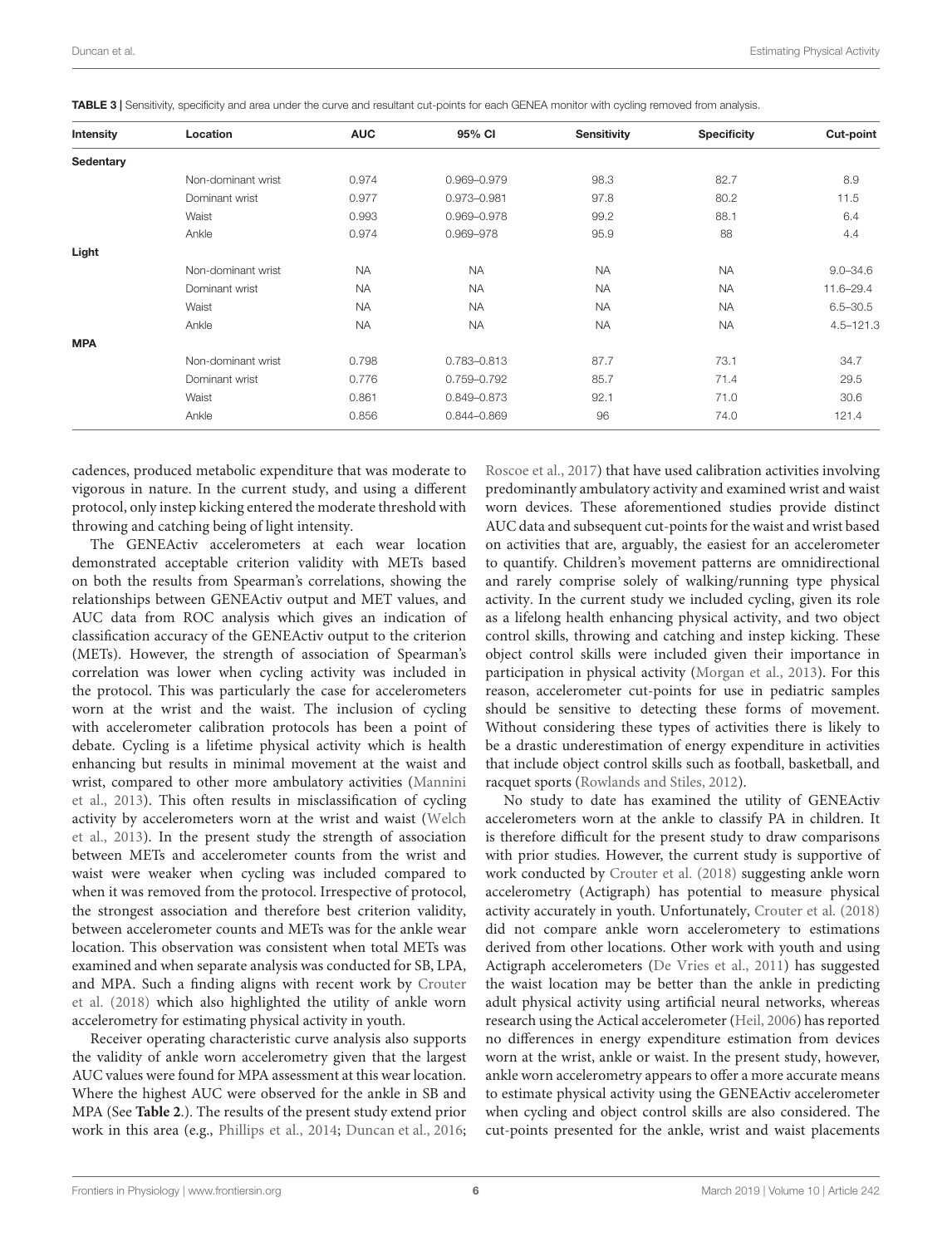are not, however, interchangeable as body segments will move with different amounts of acceleration for different intensity movements. One-second epoch were also used, as is conventional in calibration studies (e.g., [Phillips et al.,](#page-8-5) [2014;](#page-8-5) [Roscoe et al.,](#page-8-7) [2017\)](#page-8-7) and allows for upscaling to larger epochs which may be more useful in monitoring of habitual activity over multiples days.

The data presented here are based on activities conducted in a laboratory setting. This is a needed first step to establish energy expenditure in the movement skills of interest and to calibrate the accelerometer against breath-by-breath indirect calorimetry derived energy expenditure. A useful next step for researchers is to apply the cut-points derived in the current study in free living physical activity in children providing cross-validation of the cut-points presented in this study. In practical terms using the cut-points we present that include cycling within the calibration may be better reflective of the diversity of activities that children undertake habitually.

It would be beneficial to also understand if the cut-points presented here correctly classify different object control skills as light (throwing and catching) or moderate (kicking) in nature. Cross-validation of the current cut-points is needed to answer this question. Subsequent use of machine learning approaches to activity classification may also be an interesting technique to answer this question. In comparison to prior work, only [Phillips et al.](#page-8-5) [\(2014\)](#page-8-5) present cut-points for the age of population we examined in the present study, and only examined the wrist and waist locations. The cut-points we present for SB for those locations are similar to those reported by [Phillips et al.](#page-8-5) [\(2014\)](#page-8-5). However, the cut-points for MPA are slightly lower than those reported by [Phillips et al.](#page-8-5) [\(2014\)](#page-8-5). This discrepancy is not unexpected as the work by [Phillips et al.](#page-8-5) [\(2014\)](#page-8-5) relied primarily on treadmill based activity alongside a primarily upper body and linear activity on the Nintendo Wii, whereas the protocol employed in the current study comprised more varied activities, typical of children's habitual PA. Comparing accelerometer counts worn at all four locations against estimates of energy expenditure from direct observation or, if possible, expired gas, in settings where fundamental movement skills are typically performed (e.g., children's organized sports), would be a useful future research study. In the current study, participants were children who engaged with grassroots football. In this way we sought to pragmatically recruit children who were engaged in activity that necessitated use of fundamental movement skills as part of regular recreation. However, the results presented here are therefore indicative of children who had "good" motor competence and were all within "healthy" BMI based weight status categories. Level of technical skill may contribute to total energy expenditure [\(Sacko et al.,](#page-8-13) [2018\)](#page-8-13) and it is possible that children who are not fully competent in their fundamental motor skills will expend more energy for the same movements and young sports performers who are highly technically proficient may be more economical in their movement patterns resulting in less energy expended for the same movement. To date this issue has not been investigated in the context of assessing physical activity using accelerometry. We are also conscious that this study evidences utility of accelerometers worn at different locations. Although ankle worn accelerometry produced better

classification of physical activity we did not examine any issues around compliance to ankle worn wear protocols. Compliance to wear protocols in habitual physical activity studies with children are also important. Prior work [\(Rowlands et al.,](#page-8-2) [2014\)](#page-8-2) has suggested higher wear compliance for wrist worn, compared to waist worn accelerometry with children. Other research [\(Tudor-](#page-8-30)[Locke et al.,](#page-8-30) [2015\)](#page-8-30) has suggested acceptable compliance rates using ankle worn accelerometry over 24 h. Future research examining this issue using the GENEActiv accelerometer would be useful in translating the results of the current study into wider use for multi day assessment of physical activity. In practical terms, understanding how children respond to ankle worn accelerometry when worn over multiple days would be useful in establishing whether this is a viable alternative to the more commonly used wrist and waist worn protocols for the assessment of habitual PA. It is important to note that the protocol employed in the present study did not result in children undertaking energy expenditure of a vigorous intensity. Therefore, the cut-points established represent the threshold for MPA only. While the MPA threshold is essential for classifying whether children meet current physical activity guidelines, understanding differentiation of moderate and vigorous physical activity would be a useful next step. Related to this point, the activities employed in the current study to represent sedentary behavior comprised being lay supine and seated playing with lego. Inclusion of standing as a discrete sedentary behavior would also have been useful given that standing is sedentary behavior recognized as distinct from sitting or lying [\(Barone Gibbs et al.,](#page-8-31) [2015\)](#page-8-31). The time commitment and physical demand needed by children to undertake the current protocol did not, however, permit us to include additional activities or treadmill speeds. The safety aspect of asking children to run at faster speeds than those used in the present study also needs to be considered by future researchers, as in the current study requesting participants to run at any faster speed than was used was not feasible.

This study extends the literature in the area of physical activity assessment by quantifying energy expenditure in object control fundamental movement skills via indirect calorimetry in children aged 8–11 years and also calibrating the GENEActiv accelerometer during PA including object control skills and cycling and when worn at different body locations. The results of the current study suggest throwing and catching is categorized as of light intensity and instep kicking a football moderate intensity, resulting in energy expenditure equivalent to slow or medium paced walking or cycling and running, respectively. GENEActiv accelerometers demonstrated acceptable criterion validity although, when cycling was considered, validity of wrist and waist worn accelerometers was lower. Ankle worn accelerometry appears to provide the most suitable wear location to quantify MPA including ambulatory activity, object control skills and cycling, in children aged 8–11 years.

#### ETHICS STATEMENT

The research presented in this manuscript was approved by the institutional ethics committees of Coventry University and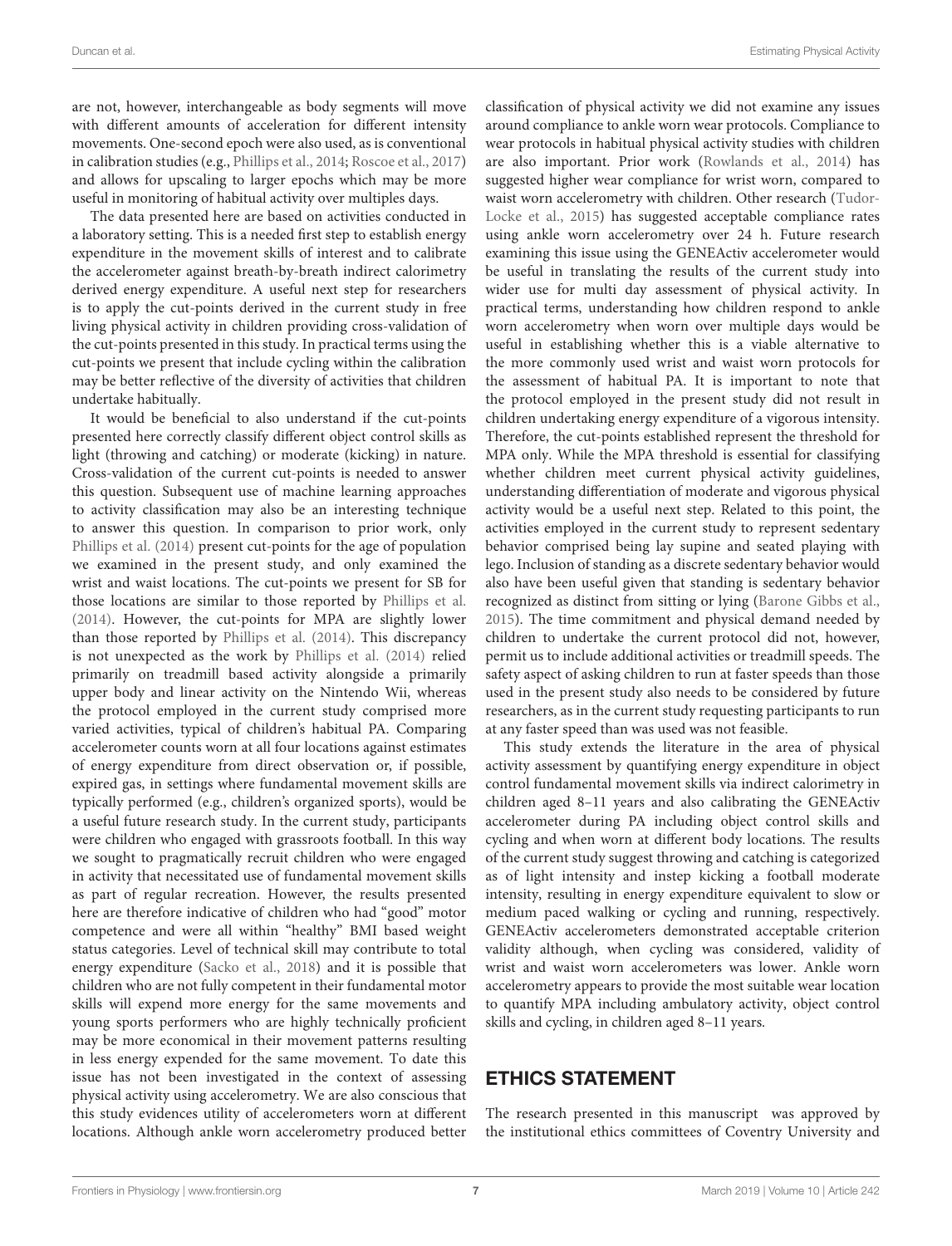the University of Derby and adhered in full to the Declaration of Helsinki in the treatment and use of human participants in research studies.

#### AUTHOR CONTRIBUTIONS

MD conceived the study, collected data, performed data processing and analysis, and drafted and edited the manuscript. CR and MF collected data, performed data processing, and edited

#### **REFERENCES**

- <span id="page-8-31"></span>Barone Gibbs, B., Hergenroeder, A. L., Katzmarzyk, P. T., Lee, I. M., and Jakicic, J. M. (2015). Definition, measurement, and health risks associated with sedentary behaviour. Med. Sci. Sports Exerc. 47, 1295–1300. [doi: 10.1249/MSS.](https://doi.org/10.1249/MSS.0000000000000517) 000000000000517
- <span id="page-8-1"></span>Crouter, S. E., Flynn Oody, J., and Bassett, D. R. Jr. (2018). Estimating physical activity in youth using an ankle accelerometer. J. Sports Sci. 36, 2265–2271. [doi: 10.1080/02640414.2018.1449091](https://doi.org/10.1080/02640414.2018.1449091)
- <span id="page-8-9"></span>De Vries, S. I., Engels, M., and Garre, F. (2011). Identification of children's activity type with accelerometer based neural networks. Med. Sci. Sports Exerc. 43, 1994–1999. [doi: 10.1249/MSS.0b013e318219d939](https://doi.org/10.1249/MSS.0b013e318219d939)
- <span id="page-8-6"></span>Duncan, M. J., Wilson, S., Tallis, J., and Eyre, E. (2016). Validation of the Phillips et al. GENEActiv accelerometer wrist cut-points in children aged 5–8 years old. Eur. J. Pediatr. 175, 2019–2021. [doi: 10.1007/s00431-016-2795-6](https://doi.org/10.1007/s00431-016-2795-6)
- <span id="page-8-18"></span>Esliger, D. W., Rowlands, A. V., Hurst, T. L., Catt, M., Murray, P., and Eston, R. G. (2011). Validation of the GENEA accelerometer. Med. Sci. Sports Exerc. 43, 1085–1093. [doi: 10.1249/MSS.0b013e31820513be](https://doi.org/10.1249/MSS.0b013e31820513be)
- <span id="page-8-20"></span>Harrell, J., McMurray, R., Bagget, C., Pennell, M. L., Pearce, P. F., and Bangdiwala, S. I. (2005). Energy costs of physical activity in children and adolescents. Med. Sci. Sports Exerc. 37, 329–336. [doi: 10.1249/01.MSS.0000153115.33762.3F](https://doi.org/10.1249/01.MSS.0000153115.33762.3F)
- <span id="page-8-29"></span>Heil, D. P. (2006). Predicting activity energy expenditure using the Actical activity monitor. Res. Q. Exerc. Sport 77, 64–80. [doi: 10.1080/02701367.2006.10599333](https://doi.org/10.1080/02701367.2006.10599333)
- <span id="page-8-11"></span>Hibbing, P. R., LaMunion, S. R., Kaplan, A. S., and Crouter, S. E. (2018). Estimating energy expenditure with the Actigraph GT9X inertial measurement unit. Med. Sci. Sports Exerc. 50, 1093–1102. [doi: 10.1249/MSS.0000000000001532](https://doi.org/10.1249/MSS.0000000000001532)
- <span id="page-8-12"></span>Holfelder, B., and Schott, N. (2014). Relationship of fundamental movement skills and physical activity in children and adolescents: a systematic review. Psychol. Sport Exerc. 15, 382–391. [doi: 10.1016/j.psychsport.2014.03.005](https://doi.org/10.1016/j.psychsport.2014.03.005)
- <span id="page-8-15"></span>Hooker, S. P., Feeney, A., Hutto, B., Pfeiffer, K. A., McIver, K., Heil, D. P., et al. (2011). Validation of the actical activity monitor in middle-aged and older adults. J. Phys. Act Health 8, 372–381. [doi: 10.1123/jpah.8.3.372](https://doi.org/10.1123/jpah.8.3.372)
- <span id="page-8-21"></span>Jago, R., Zakeri, I., Baranowski, T., and Watson, K. (2007). Decision boundaries and receiver operating characteristic curves: new methods for determining accelerometer cutpoints. J. Sports Sci. 25, 937–944. [doi: 10.1080/](https://doi.org/10.1080/02640410600908027) [02640410600908027](https://doi.org/10.1080/02640410600908027)
- <span id="page-8-10"></span>Kim, D. Y., Jung, Y.-S., Park, R.-W., and Joo, N.-S. (2014). Different location of triaxial accelerometer and different energy expenditures. Yonsei Med. J. 55, 1145–1151. [doi: 10.3349/ymj.2014.55.4.1145](https://doi.org/10.3349/ymj.2014.55.4.1145)
- <span id="page-8-24"></span>Lugade, V., Fortune, E., Morrow, M., and Kaufman, K. (2014). Validity of using tri-axial accelerometers to measure human movement—Part I: posture and movement detection. Med. Eng. Phys. 36, 169–176. [doi: 10.1016/j.medengphy.](https://doi.org/10.1016/j.medengphy.2013.06.005) [2013.06.005](https://doi.org/10.1016/j.medengphy.2013.06.005)
- <span id="page-8-25"></span>Mackintosh, K. A., Fairclough, S. J., Stratton, G., and Ridgers, N. D. (2012). A calibration protocol for population-specific accelerometer cutpoints in children. PLoS One 7:e36919. [doi: 10.1080/02640414.2017.](https://doi.org/10.1080/02640414.2017.1377842) [1377842](https://doi.org/10.1080/02640414.2017.1377842)
- <span id="page-8-16"></span>Mannini, A., Intille, S. S., Rosenberger, M., Sabatini, A. M., and Haskell, W. (2013). Activity recognition using a single accelerometer placed at the wrist or ankle. Med. Sci. Sports Exerc. 45, 2193–2203. [doi: 10.1249/MSS.0b013e31829736d6](https://doi.org/10.1249/MSS.0b013e31829736d6)
- <span id="page-8-22"></span>Metz, C. E. (1978). Basic principles of ROC analysis. Semin. Nucl. Med. 8, 283–298. [doi: 10.1016/S0001-2998\(78\)80014-2](https://doi.org/10.1016/S0001-2998(78)80014-2)
- <span id="page-8-8"></span>Montoye, A. H., Moore, R. W., Bowles, H. R., Korycinski, R., and Pfeiffer, K. A. (2016). Reporting accelerometer methods in physical activity intervention

the manuscript. JT conceived the study, drafted and edited the manuscript. EE conceived the study, collected data, and drafted and edited the manuscript. MD, CR, MF, JT, and EE approved the final version.

## ACKNOWLEDGMENTS

The authors would like to thank Alexandra Dobell for her help in data collection.

studies: a systematic review and recommendations for authors. Br. J. Sports Med. 52, 1507–1516. [doi: 10.1136/bjsports-2015-095947](https://doi.org/10.1136/bjsports-2015-095947)

- <span id="page-8-27"></span>Morgan, P. J., Barnett, L. M., Cliff, D. P., Okely, A. D., Scott, H. A., Cohen, K. E., et al. (2013). Fundamental movement skill interventions in youth: a systematic review and meta-analysis. Pediatrics 132, e1361–e1383. [doi: 10.1542/peds.2013-](https://doi.org/10.1542/peds.2013-1167) [1167](https://doi.org/10.1542/peds.2013-1167)
- <span id="page-8-23"></span>Perkins, N. J., and Schisterman, E. F. (2006). The inconsistency of "optimal" cutpoints obtained two criteria based on the receiver operating characteristic curve. Am. J. Epidemiol. 163, 670–675. [doi: 10.1093/aje/](https://doi.org/10.1093/aje/kwj063) [kwj063](https://doi.org/10.1093/aje/kwj063)
- <span id="page-8-5"></span>Phillips, L. R., Parfitt, G., and Rowlands, A. V. (2014). Calibration of the GENEA accelerometer for assessment of physical activity intensity in children. J. Sci. Med. Sport 16, 124–128. [doi: 10.1016/j.jsams.2012.](https://doi.org/10.1016/j.jsams.2012.05.013) [05.013](https://doi.org/10.1016/j.jsams.2012.05.013)
- <span id="page-8-19"></span>Puyau, M. R., Adolph, A. L., Vohra, F. A., and Butte, N. F. (2002). Validation and calibration of physical activity monitors in children. Obes. Res. 10, 150–157. [doi: 10.1038/oby.2002.24](https://doi.org/10.1038/oby.2002.24)
- <span id="page-8-7"></span>Roscoe, C. M. P., James, R. S., and Duncan, M. J. (2017). Calibration of GENEActiv accelerometer wrist cut-points for the assessment of physical activity intensity of preschool aged children. Eur. J. Pediatr. 176, 1093–1098. [doi: 10.1007/](https://doi.org/10.1007/s00431-017-2948-2) [s00431-017-2948-2](https://doi.org/10.1007/s00431-017-2948-2)
- <span id="page-8-17"></span>Routen, A., Upton, D., Edwards, M. G., and Peters, D. (2012). Discrepancies in accelerometer-measured physical activity in children due to cut-point nonequivalence and placement site. J. Sports Sci. 30, 1303–1310. [doi: 10.1080/](https://doi.org/10.1080/02640414.2012.709266) [02640414.2012.709266](https://doi.org/10.1080/02640414.2012.709266)
- <span id="page-8-3"></span>Rowlands, A. V., and Eston, R. G. (2007). The measurement and interpretation of children's physical activity. J. Sports Sci. 6, 270–273.
- <span id="page-8-2"></span>Rowlands, A. V., Rennie, K., Kozarski, R., Stanley, R. M., Eston, R. G., Parfitt, G. C., et al. (2014). Children's physical activity assessed with wrist- and hipworn accelerometers. Med. Sci. Sports Exerc. 46, 2308–2316. [doi: 10.1249/MSS.](https://doi.org/10.1249/MSS.0000000000000365) [0000000000000365](https://doi.org/10.1249/MSS.0000000000000365)
- <span id="page-8-28"></span>Rowlands, A. V., and Stiles, V. H. (2012). Accelerometer counts and raw acceleration output in relation to technical loading. J. Biomech. 45, 448–454. [doi: 10.1016/j.jbiomech.2011.12.006](https://doi.org/10.1016/j.jbiomech.2011.12.006)
- <span id="page-8-4"></span>Ryan, J., and Gormley, J. (2013). An evaluation of energy expenditure estimation by three activity monitors. Eur. J. Sports Sci. 13, 681–688. [doi: 10.1080/17461391.](https://doi.org/10.1080/17461391.2013.776639) [2013.776639](https://doi.org/10.1080/17461391.2013.776639)
- <span id="page-8-13"></span>Sacko, R. S., McIver, K., Brian, A., and Stodden, D. F. (2018). New insight for activity intensity relativity, metabolic expenditure during object projection skill performance. J. Sports Sci. 36, 2412–2418. [doi: 10.1080/02640414.2018.](https://doi.org/10.1080/02640414.2018.1459152) [1459152](https://doi.org/10.1080/02640414.2018.1459152)
- <span id="page-8-14"></span>Trost, S. G., McIver, K. L., and Pate, R. R. (2005). Conducting accelerometer-based activity assessment in field-based research. Med. Sci. Sports Exerc. 37(11 Suppl), S531–S543. [doi: 10.1249/01.mss.0000185657.86065.98](https://doi.org/10.1249/01.mss.0000185657.86065.98)
- <span id="page-8-30"></span>Tudor-Locke, C., Barreira, T. V., Schuna, J. M., Mire, E. F., Chaput, J.-P., Fogelhom, M., et al. (2015). Improving wear time compliance with a 24-hour waist-worn accelerometer protocol in the international study of childhood obesity, lifestyle and the environment (ISCOLE). Int. J. Behav. Nutr. Phys. Act 12:11. [doi: 10.1186/s12966-015-0172-x](https://doi.org/10.1186/s12966-015-0172-x)
- <span id="page-8-0"></span>Vale, S., Trost, S. G., Duncan, M. J., and Mota, J. (2015). Step based physical activity guidelines for preschool children. Prev. Med. 70, 78–82. [doi: 10.1016/j.ypmed.](https://doi.org/10.1016/j.ypmed.2014.11.008) [2014.11.008](https://doi.org/10.1016/j.ypmed.2014.11.008)
- <span id="page-8-26"></span>Welch, W., Bassett, D. R., Thompson, D. L., Freedson, P. S., Staudenmayer, J. W., John, D., et al. (2013). Calssification accuracy of the wrist-worn